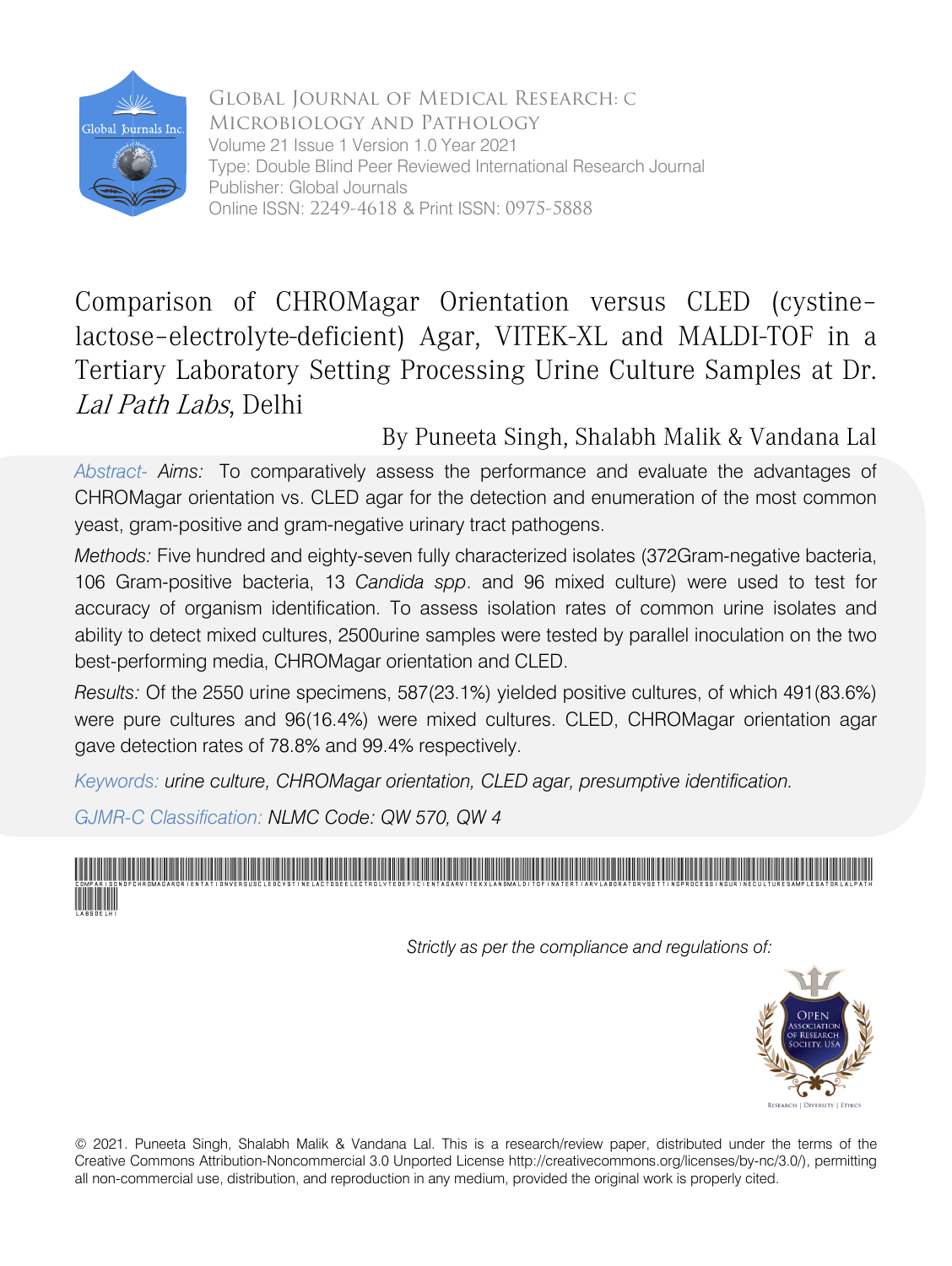Comparison of CHROMagar Orientation versus CLED (cystine–lactose–electrolyte-deficient) Agar, VITEK-XL and MALDI-TOF in a Tertiary Laboratory Setting Processing Urine Culture Samples at Dr. *Lal Path Labs*, Delhi

Puneeta Singh <sup>α</sup>, Shalabh Malik <sup>σ</sup> & Vandana Lal <sup>ρ</sup>

Abstract- Aims: To comparatively assess the performance and evaluate the advantages of CHROMagar orientation vs. CLED agar for the detection and enumeration of the most common yeast, gram-positive and gram-negative urinary tract pathogens.

Methods: Five hundred and eighty-seven fully characterized isolates (372Gram-negative bacteria, 106 Gram-positive bacteria, 13 Candida spp. and 96 mixed culture) were used to test for accuracy of organism identification. To assess isolation rates of common urine isolates and ability to detect mixed cultures, 2500urine samples were tested by parallel inoculation on the two best-performing media, CHROMagar orientation and CLED.

Results: Of the 2550 urine specimens, 587(23.1%) yielded orientation agar gave detection rates of 78.8% and 99.4% CLED agar and the CHROMagar orientation media concerned Gram-positive strains. Based on the total number of strains detected (N=587) the total identification rates of E. coli, Pseudomonas, Acinetobacter spp. and Enterococcus spp. on CHROMagar orientation were 100%, 100%, 85.7%,and 100%, respectively. The most important finding of this study towards Enterococcus faecium and Enterococcus faecalis were easily The CHROMagar orientation performing best and detected positive cultures, of which 491(83.6%) were pure cultures and 96(16.4%) were mixed cultures. CLED, CHROMagar respectively. The main difference in non-detection between and CLED agar were 98.8%, 90.7%, 42.8%, and 58.9% differentiate on CHROMagar orientation with 99.9% accuracy. more mixed cultures than did the CLED medium, although the differences became largely in *Enterococcal* isolation rates.

Conclusion: CHROMagar orientation was found useful as a primary urine culture medium in both higher rate of isolation and presumptive identification of uropathogens and use as a replacement of conventional CLED agar. It would improve the detection rate of contaminated urine samples to enhanced identification that helps to distinguish species, facilitating the monitoring of bacterial resistance in support of the national antibiotic strategy.

*Corresponding Author σ: Department of Microbiology and Serology, Dr. Lal Path Labs National Reference Laboratory, Delhi, India.* 

*Author <sup>ρ</sup>: Dr. Lal Path Labs National Reference Laboratory, Delhi, India.*

*Keywords: urine culture, CHROMagar orientation, CLED agar, presumptive identification.* 

#### I. Introduction

rinary tract infections (UTIs) are the second most common infections, only after respiratory tract infections. Conventionally, Blood agar (BA), Mac rinary tract infections (UTIs) are the second most<br>common infections, only after respiratory tract<br>infections. Conventionally, Blood agar (BA), Mac<br>Conkey agar (MAC), and Cysteine Lactose Electrolyte Deficient (CLED) medium used routinely for processing of urine samples[1]. Several chromogenic media are now available, which are used to allow more specific and direct differentiation of bacterial colonies on the primary plate itself [1-9]. The following study conducted to evaluate the advantages of CHROMagar orientation over isolation of most common urine isolates (*E.coli, Enterococcus faecalis, E. faecium, Staphylococcus aureus, streptococcus sps Klebsiella pneumoniae, Acinetobacter baumannii, Pseudomonas aeruginosa, Proteus mirabilis* and *Enterobacter species& Candida species*) represent a global threat to human health[2-6]. Urine samples contribute greatly to the daily workload of a microbiology laboratory, CHROMagar orientation has the advantage of being technically simple, rapid and cost-effective method for the diagnosis of urinary tract infections as compared to the conventional methods [6,9].

In our lab continually, we strive to streamline and improve their urine culture algorithms because we received high volumes of urine specimens and the modest numbers of different species of bacteria that are ultimately considered clinically significant. In the current study, we quantitatively measured the impact of CHROMagar orientation media used as tools in the early differentiation and identifying of bacterial isolates from urine specimens. We have evaluated the CHROMagar orientation, a newly introduced chromogenic medium, for its utility as primary isolation and identification medium for correctly identify more-frequently occurring bacteria and yeasts organism groups on primary culture with no further testing or a minimum number of confirmatory tests. Substrates present in chromogenic

*Author α: Department of Microbiology and Serology, Dr. Lal Path Labs National Reference Laboratory, Delhi, India.* 

*e-mail: Shalabh.malik@lalpathlabs.com*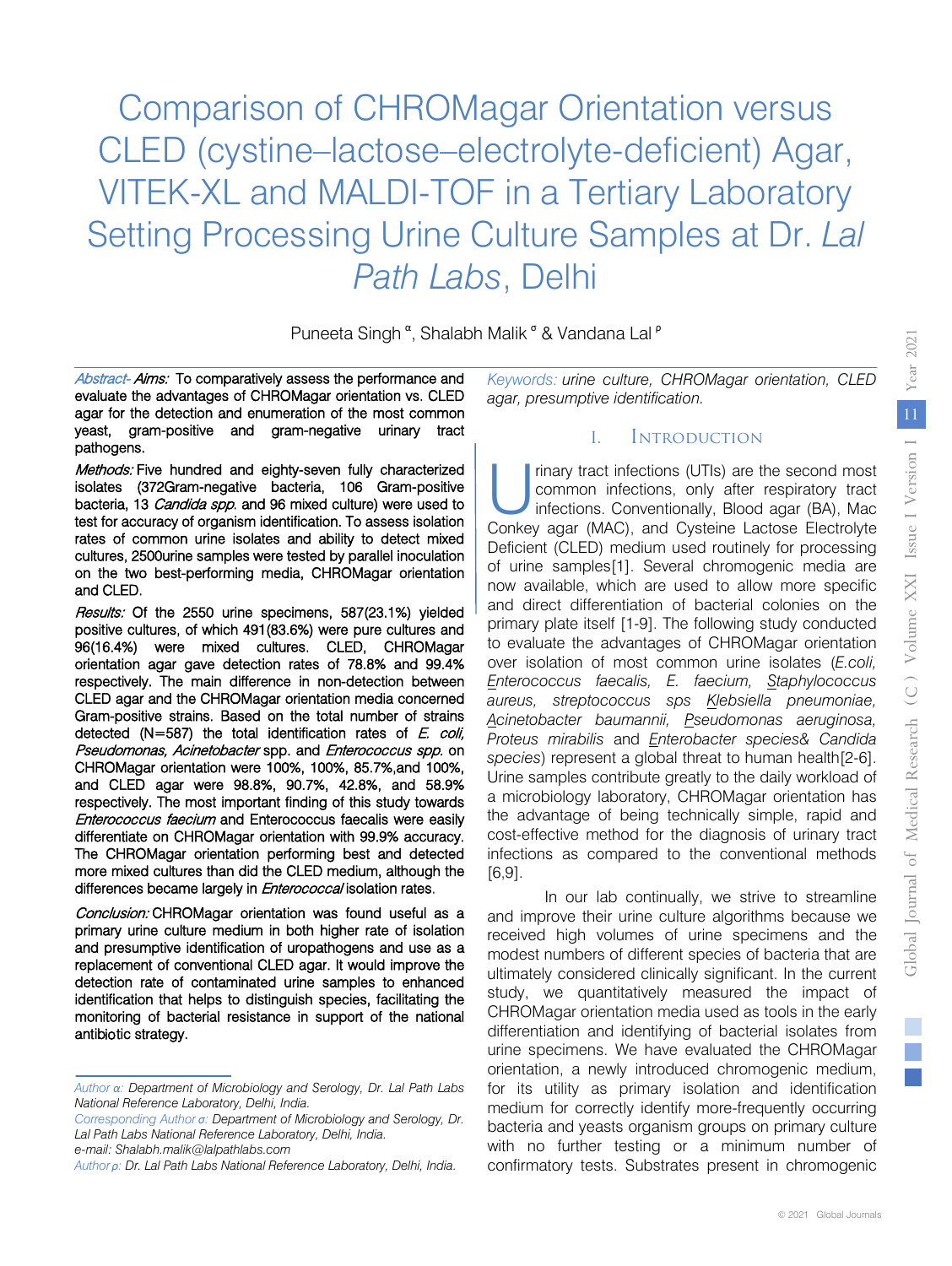media target specific classes of enzymes produced by certain bacteria and yeasts [6].

CHROMagar orientation media may facilitate improved sensitivity of identifying of some Gram-positive cocci (e.g., *Enterococci*) in mixed cultures with *Enterobacteriaceae*. They may promote the uniform interpretation of urine culture plates by less experienced bench technologists [4]. The purpose of the current study for implementing CHROMagar orientation could be realized by use as the primary medium for urine culture and reduce workload of test, turnaround time, and labor costs.

# II. Material and Methods

An evaluation of two commercial media undertaken using isolates of known identity to assess the level of accuracy of presumptive identification. Subsequently, an assessment of the two bestperforming media in our laboratory adopting a standardized protocol to determine isolation rates and detect mixed cultures. The study was conducted at *Dr. Lal Path Labs* largest clinical microbiology laboratory in North India, which collectively processes approximately 500,000 urine specimens per year.

#### *a) Media preparation, inoculation, and incubation*

CHROMagar orientation (CO) (CHROMagar company, Paris, France) and CLED agar (Hi-Media Laboratories Pvt. Ltd. Mumbai-400086, India)were obtained as a dehydrated powder form. All culture petri plates were prepared in house by following manufacturer's instructions and recommendations. Every fresh batch of media was tested for its ability to support the growth of *Escherechia coli* ATCC (25922) to ensure the quality of the media. Urine samples were inoculated onto CLED agar and CO medium plates using a calibrated 0.001-ml loop and streaked manually. The inoculated plates (CLED agar or CO medium) were incubated at 37°Cover night (18-24 hrs) and examined at the intervals of 6hrs 12hrs, 18hrs 24hrs, and 48 hrs. Samples showing significant bacterial growth were further recorded. This study was carried out in the Department of Microbiology, at Dr. Lal path Labs, Delhi from  $1<sup>st</sup>$  November 2020 to  $31<sup>st</sup>$  January 2021. In total, 2,550 routine urine samples (predominantly in boric acid) received in our laboratories during a three months in 2020-2021, from both hospital and general practice, were included in the study.

#### *b) Plate reading*

CHROMagar media utilize synthetic chromogenic enzyme substrates to specifically target pathogenic species (or groups of species) based on their enzyme activity. Such enzyme activity is never completely species-specific, necessitating complementary enzyme substrates and selective agents.

For the purpose of our study, plates were recorded according to colonial morphology. The numbers of each colony type were also recorded to support the evaluating of the contributing organism counts of mixtures. The organism obtained from the CHROMagar orientation agar media was of different colors. *E.coli* gives dark pink to reddish color colony, *Klebsiella, Enterobacter, Citrobacter* → metallic blue*Proteus* → brown halo, *Pseudomonas* → greenish translucent, *Acinetobacter baumanii* →cream, round translucent, bacterial isolates *S. aureus* → golden, opaque, small, *S. saprophyticus* → pink, opaque, small However, MALDI-TOF techniques were used to confirm the identification of organism at species level of yeast and bacterial isolates.

#### *c) Presumptive identification*

Presumptive identification of bacterial growth was done on CHROMagar orientation agar according to colony morphology and colour as depicted by the manufacturer (Figure1, 2) whereas when using CLED agar plates other tests and procedures were often required to differentiate between organisms. The final identification of the isolates was done using standard identification protocol such as VITEK -2XL (Biomerieux, France) and MALDI-TOF (Bruker Daltonics) as appropriate for the isolates.

#### *d) Statistical methods*

For the study, data were collected and entered into an Excel spreadsheet.

# III. Results

The present study undertaken to validate the usefulness of CHROMagar orientation UTI agar as a primary urine culture medium for its rate of isolation and presumptive identification of uropathogens in comparison to CLED in a *Dr. Lal Path Labs.* Out of the 2550 urine samples processed, 587samples were positive (23.1%) and 1963 samples (76.9%) were negative.

Among the 587 positive samples Escherichia coli was the predominant Gram-negative isolate and *Enterococcus faecalis* was the predominant Grampositive isolate. This study included (587) positive isolates consecutively collected from both male and female population aged 0-100 midstream and/or catheter catch urine samples obtained from patients having bacteriuria in urinary tract infection. Based on data extracted from our Laboratory Information System from 2019- 2020, the use of CHROMagar orientation medium resulted in a 28% reduction in workload for additional procedures such as Gram stains, subcultures, identification panels, agglutination tests, and biochemical tests and MALDI-TOF.

In the present study, CHROMagar Orientation was evaluated as a direct isolation medium for clinical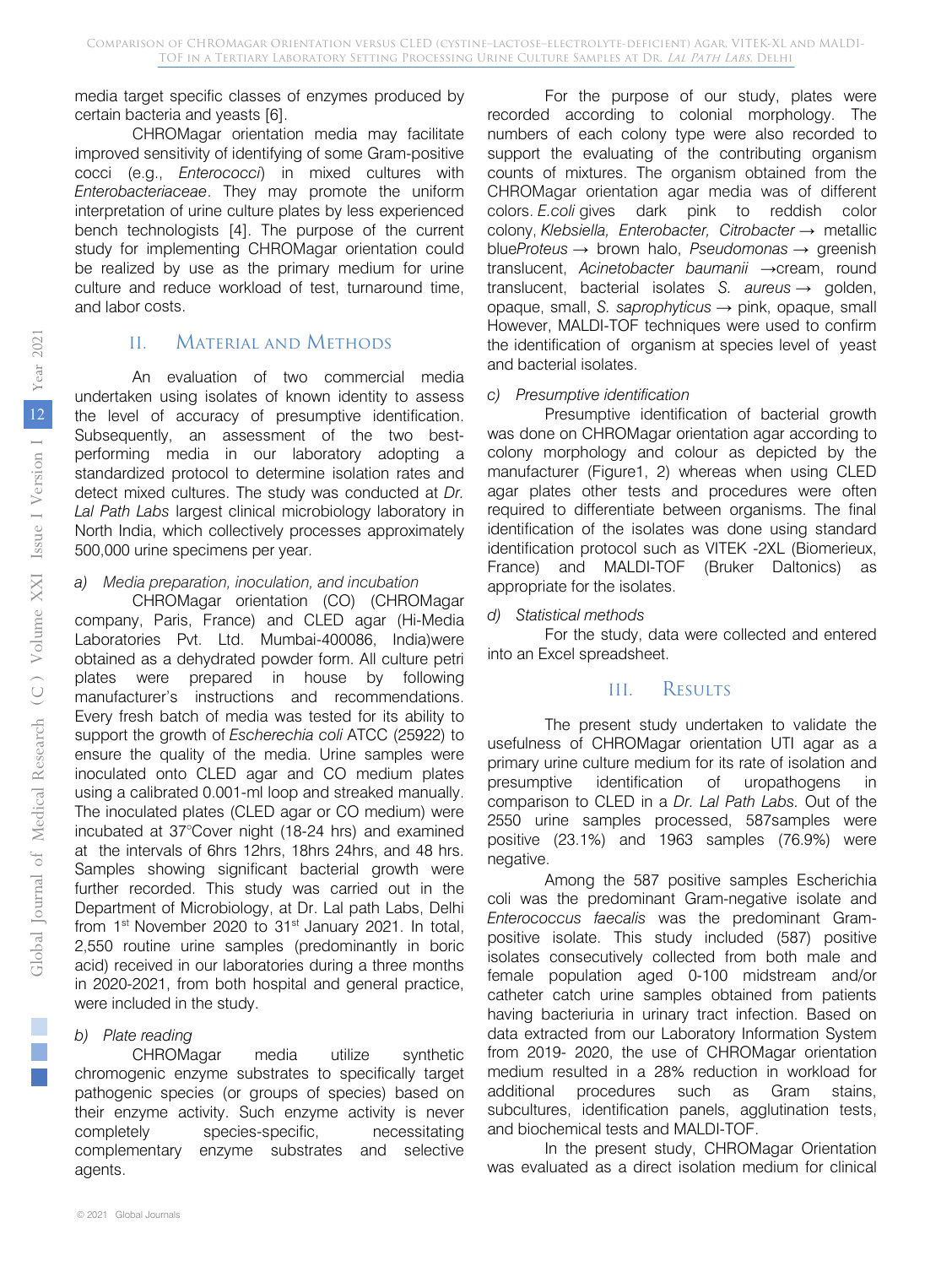specimens. 587 positive urine samples were tested by parallel inoculation on CHROMagar Orientation and on other reference media, CLED agar.

The analysis of the data obtained from CLED, CHROMagar Orientation agar for the detection of different bacteria, result indicated that the growth pattern of the uropathogens were different. It could be due to the different constituents and properties of the media. From the study, it observed that the growth of organism over the media was according to the characteristics of the media. Mixed cultures were differentiate easily on CHROMagar orientation. On CLED agar lactose fermenting organism grows which gives yellow color colonies. However, The overall impression of the color changes produced on CHROMagar orientation media by *E. coli* (pink-red) which was the predominant species (32.5%). All these isolates grew on CHROMagar Orientation in reddish colonies and were very easy to distinguish. Since E. coli is responsible for many of the UTI in nosocomial patients *Klebsiella* spp., (blue) and the *Acinetobacter* spp. should be added to the list of gram-negative microorganisms that can be presumptively differentiated directly on CHROMagar Orientation. They grew in nontransparent, white, entireedge colonies. These strains were very distinct from *Pseudomonas* isolates, which grew in diffuse, yellow-togreen colonies with serrated edges that they were distinct and easy to perceive. Similarly, tryptophan is also present in the medium to detect members of the Proteus group, which generates a diffuse brown coloration background because of tryptophan deaminase production.

In the study gram positive bacteria were also isolated as one chromogenic substrate cleaved by ßglucosidase possessed by *Enterococci* resulting in formation of turquoise colonies and *S.aureus* gives golden yellow color colonies.

The results of the study to CHROMagar Orientation differentiate the most commonly encountered gram-negative pathogens gram-positive and fungal uropathogens because of color and morphology alone compared to CLED agar. CHROM agar supported the growth of all common routine urinary isolates can be recommended as a primary plating medium for recovery of uropathogens and the ease of distinguishing when multiple probable pathogens were present (Figure1).

### Different Gram-negative bacterial isolates on CHROMagar orientation isolated from urine culture

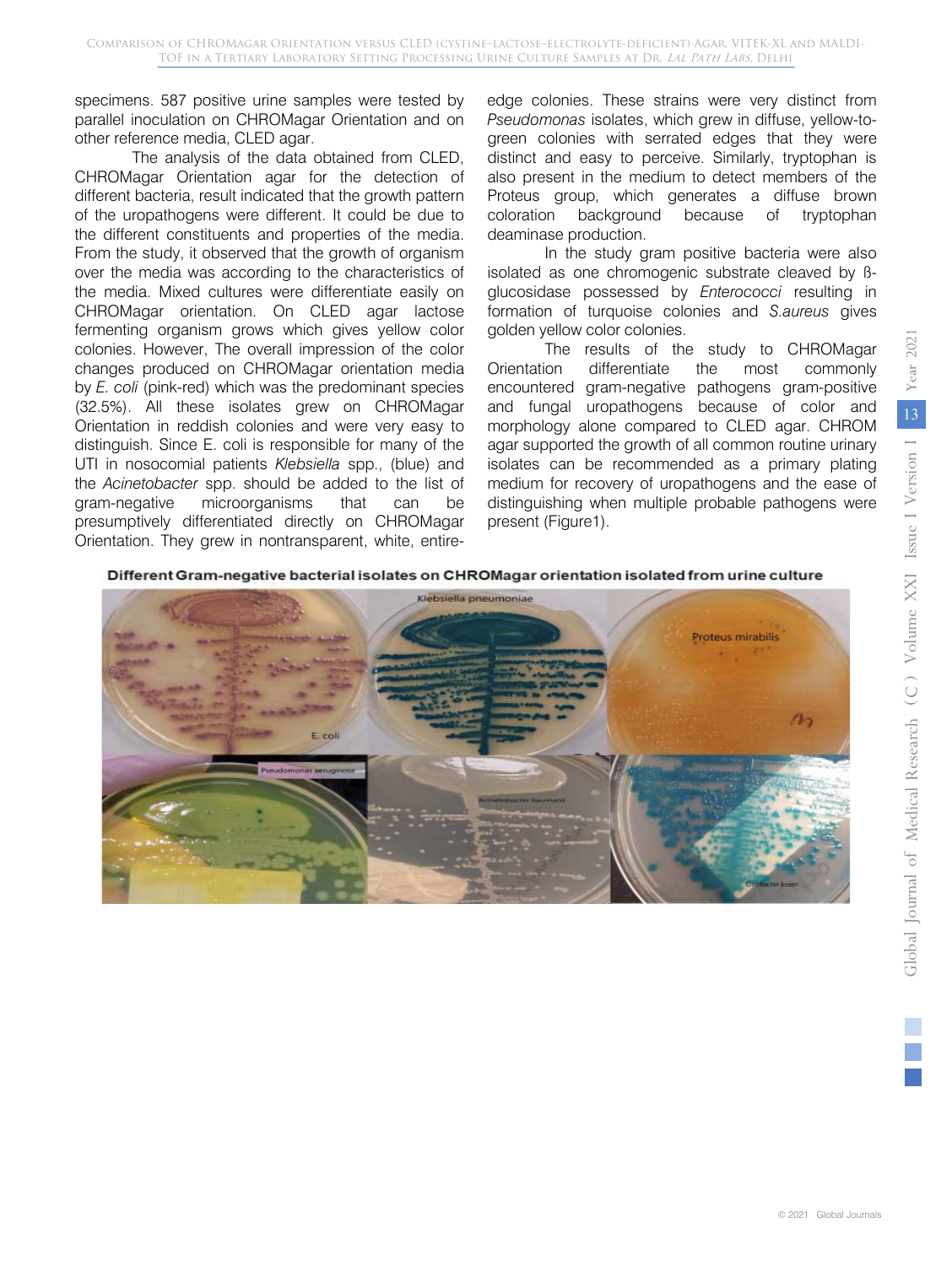

Different Gram-positive and Gram-negative bacterial isolates on CHROMagar orientation isolated from urine culture

*Figure 1:* Growth of Uropathogens isolated from urine culture on CHROMagar orientation media

*Comparison between CHROMagar Orientation media, CLED agar VITEK 2-XL and MALDI-TOF used for the identification of uropathogens:* Patterns of 587 culturepositive samples yielded different bacterial isolates including 491 single and 96 (two bacteria in each plate account for polymicrobial growths from urine culture shown in Table1 and Table 2 respectively.

For presumptive identification of bacterial species by colony characteristics on primary culture plate, of 491 bacterial and yeast isolates, 491(100%), 488(99.4%), 484 (98.5%) and 388(79%) could be differentially identified on MALDI-TOF, Vitek2- XL,CHROMagar Orientation and CLED agar respectively. The rate of presumptive identification of the isolates was found significantly higher on CHROMagar Orientation agar than CLED agar as primary urine culture medium (Table 1; Figure 2). E. coli was the leading bacteria isolated from 171 (34.8%) samples followed by *Klebseilla pneumoniae* 89 (18.1%), *Enterococcus* spp. 73 (14.8%), *Pseudomonas aeruginosa* 54 (10.9%), *Acinetobacter spp.* 21 (4.3%), *Staph.aureus* 16 (3.3%), *Proteus mirabilis* 13 (2.6%), *Candida spp.* 13 (2.6%), *Enterobacter spp.* 9 (1.8%), *Staph. saprophyticus* 11 (2.2%), and *Streptococcus agalactiae* 6 (1.2%) respectively.

Presumptive identification of mostly gramnegative and gram-positive common uropathogens such as *E.coli, K.pneumoniae, Proteus, Pseudomonas, Morganella morganii,* and *Enterococci* spp. was correct on the CHROMagar media. *E. coli* was correctly identify in 99 to 100% of the cases. 4-5 of total 54 isolates of *Pseudomonas aeruginosa* were not correctly presumptively identify on the CLED media. Six of *Citrobacter* spp., 9 of *Enterobacter* spp. isolates presumptively misidentified as *E. coli* on the CLED agars. The colony appearance of *Serratia* on the

chromogenic media was either Red in 4 of the 9 isolates and 5 strains from the typical colony appearance of the *Klebsiella- Enterobacter-Serratia* group (i.e., blue, mucoid) as described by the manufacturers. The overall impression of the color changes produced on chromogenic media by *E. coli, Enterococci, Klebsiella* spp., *Serratia* spp., and the *Proteus-Morganella-Providencia* group that are distinct and easy to perceive. All the isolates of *Enterococcus faecalis and E. faecium* correctly identified at genus level and were easily distinguished from *Streptococcus agalactiae* isolates. *Staphylococcus saprophyticus* isolates were easy to identify only on the CHROMagar orientation medium whereas in CLED agar *S. saprophyticus* and *E. faecalis* have shown same colony characteristics (Figure 2).All of the gram-positive isolates were misidentified on CLED agar.

In this study, a total 21isolates of *Acinetobacter* spp. we presumptively identified 18 isolates of *Acinetobacter baumanii* on CHROM agar whereas species level differentiation of *Acinetobacter spp* were showed difficulty in CHROMagar. Similarly remaining 3 isolates of *Acinetobacter* spp*.* were identify as *A. junii* (2), and *A. iwofii* (1) by MALDITOF however, in CLED agar *Acinetobacter spp* were poorly identified. The identification results obtained from the Vitek-2XL system were not consistent with those from the MALDI-TOF for few Candida spp. Furthermore, identification results of 10 Candida spp. isolates from the MALDI-TOF system were the same as those from the Vitek 2 system (data not listed). In this study, we evaluate the identification performance of MALDI-TOF MS for identification of enteropathogens and yeast isolates with a lower identification error rate, MALDI-TOF MS has better performance than VITEK 2 in identifying yeast found routinely in the clinical laboratory.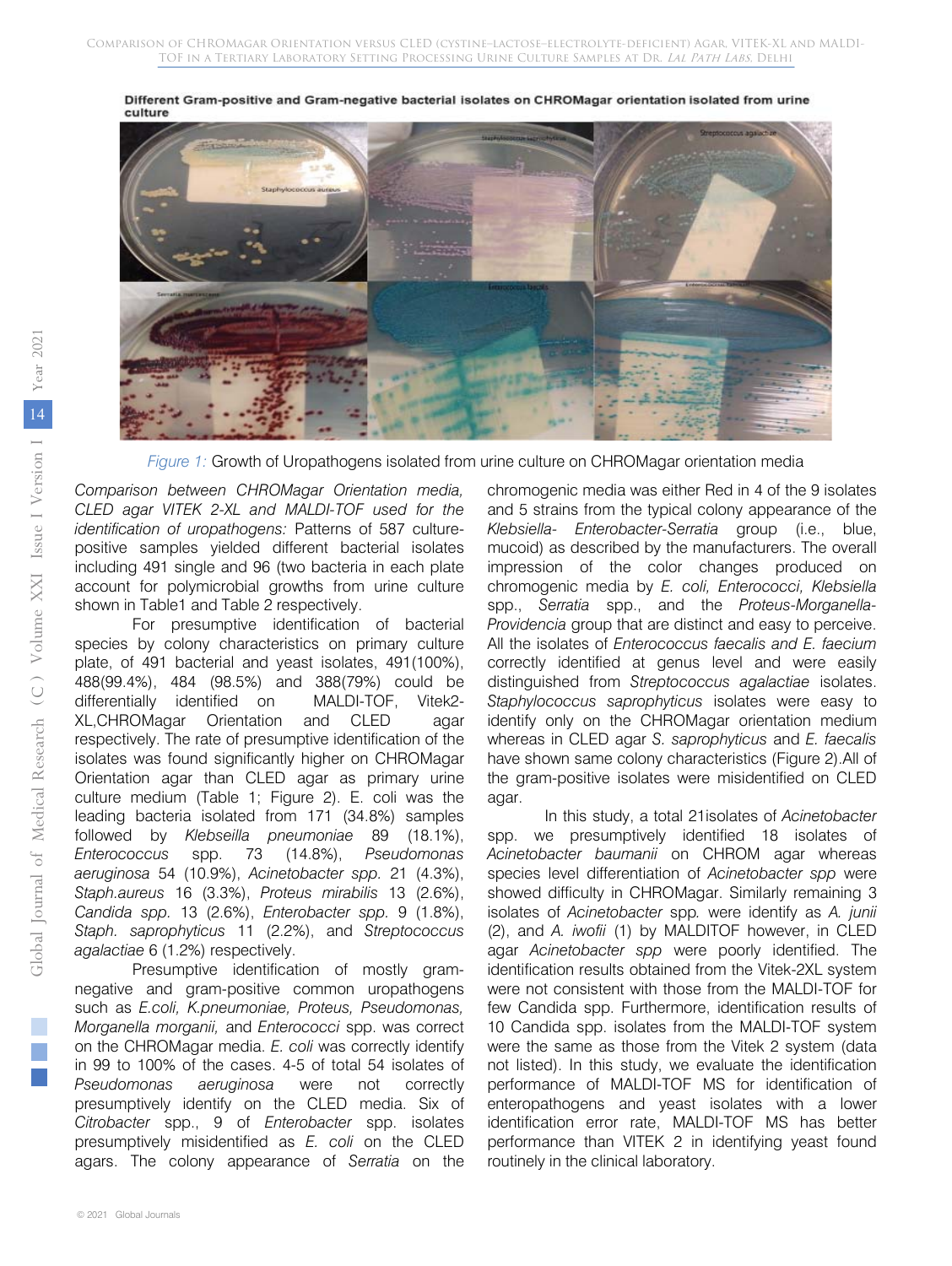Comparison of CHROMagar Orientation versus CLED (cystine–lactose–electrolyte-deficient) Agar, VITEK-XL and MALDI-TOF in a Tertiary Laboratory Setting Processing Urine Culture Samples at Dr. Lal Path Labs, Delhi

|  | Table 1: Comparison of two culture media, VITEK 2-XLand MALTI-TOF for the Rate of identification of Uropathogens |  |  |  |
|--|------------------------------------------------------------------------------------------------------------------|--|--|--|
|  |                                                                                                                  |  |  |  |
|  |                                                                                                                  |  |  |  |

| Uropathogens<br>$N = 491$            | CHROMagar<br>orientation<br>$N = 484(98.6%)$ | <b>MALDI-TOF</b><br>Identification<br>$N = 491(100%)$ | <b>VITEK-XL</b><br>identification<br>$N = 488(99.4%)$ | CLEDagar<br>N=388 (79%) |
|--------------------------------------|----------------------------------------------|-------------------------------------------------------|-------------------------------------------------------|-------------------------|
| Escherichia coli (171)               | 171 (100%)                                   | 171 (100%)                                            | 171 (100%)                                            | 169 (98.8%)             |
| Klebsiella pneumonia (89)            | 89 (100%)                                    | 89 (100%)                                             | 89 (100%)                                             | 87 (97.8%)              |
| Proteus mirabilis (13)               | 13 (100%)                                    | 13 (100%)                                             | 13 (100%)                                             | 13 (100%)               |
| Enterobacter spp. (9)                | $(100\%)$<br>9                               | 9(100%)                                               | 9(100%)                                               | $0(0\%)$                |
| Citrobacter koseri (6)               | 6 (100%)                                     | 6 (100%)                                              | 6 (100%)                                              | $0(0\%)$                |
| Pseudomonas<br>aeruginosa<br>(54)    | 54 (100%)                                    | 54 (100%)                                             | 54 (100%)                                             | 49 (90.7%)              |
| Acinetobacter spp. (21)              | 18 (85.7%)                                   | 21 (100%)                                             | 21 (100%)                                             | 9(42.8%)                |
| Serratia marcescens (9)              | $9(100\%)$                                   | 9(100%)                                               | 9 (100%)                                              | 4(44.4%)                |
| Enterococcus faecalis (52)           | 52 (100%)                                    | 52 (100%)                                             | 9 (100%)                                              | 43 (58.9%)              |
| Enterococcus faecium (21)            | 21 (100%)                                    | 21 (100%)                                             | 21 (100%)                                             | 9(42.8%)                |
| Staphylococcus aureus (16)           | 16 (100%)                                    | 16 (100%)                                             | 16 (100%)                                             | $0(0\%)$                |
| Staphylococcus<br>saprophyticus (11) | 11(100%)                                     | 11 (100%)                                             | 11 (100%)                                             | $0(0\%)$                |
| Streptococcus agalactiae (6)         | 6 (100%)                                     | 6 (100%)                                              | 11 (100%)                                             | $0(0\%)$                |
| Candida spp.(13)                     | 9(69.2%)                                     | 13 (100%)                                             | 10 (76.9%)                                            | 5(38.4%)                |



Comparative results of two culture media CLED and CHROMagar orientation for isolation of Gram negative uropathogens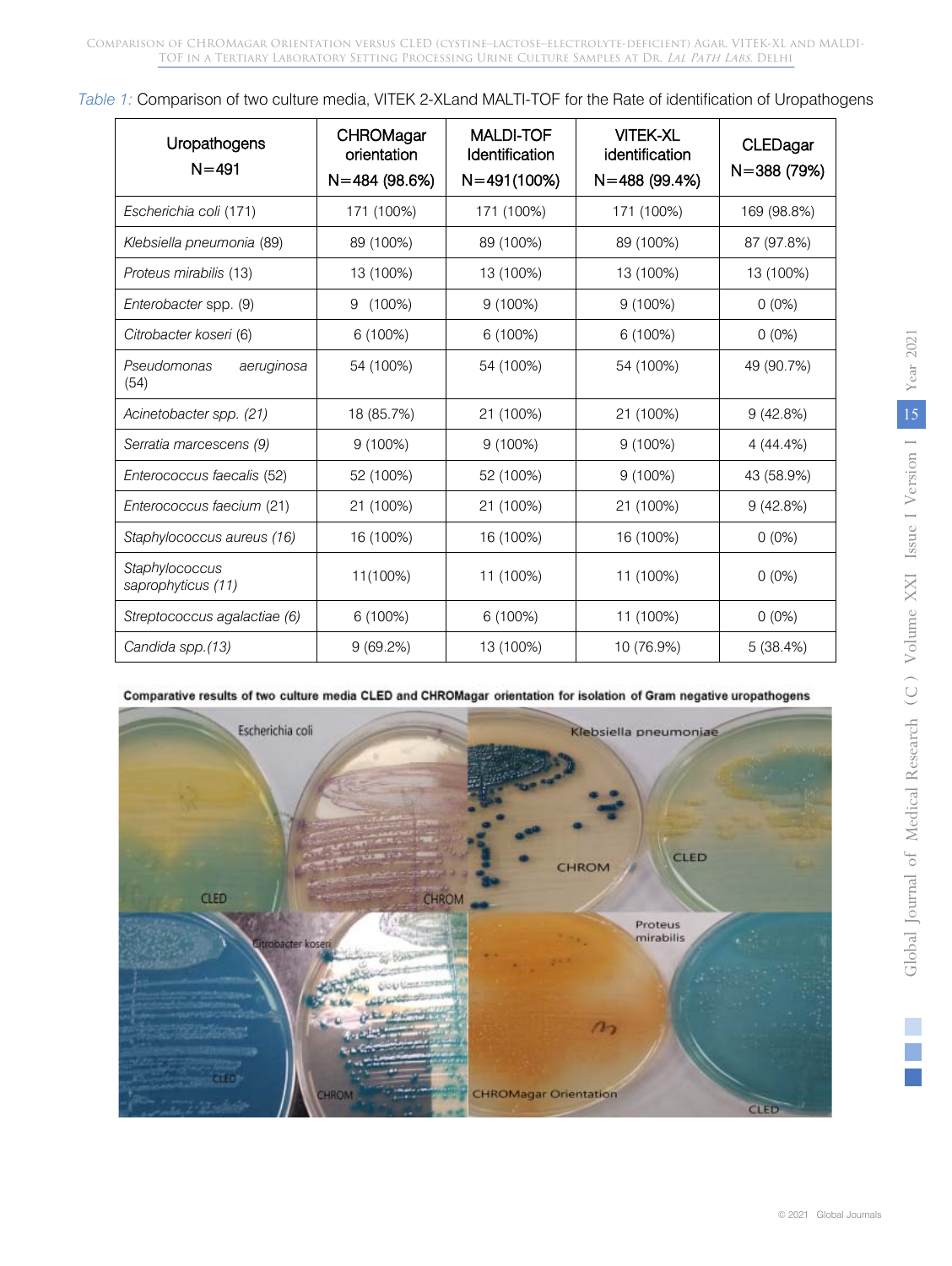

Comparative results of two culture media CLED and CHROM for isolation of different uropathogens

Comparative results of two culture media CLED and CHROM for isolation of Gram positive uropathogens



*Figure 2:* Comparison between CLED and CHROMagar Orientation media used for the isolation of uropathogens.

*Table 2* Shows the rate of presumptive identification of polymicrobial growth in different culture media. All 139 (100%) polymicrobial growths distinctly identified only on Chromagar Orientation agar medium, in contrast except in a single case consisting of *E. coli* and *Proteus mirabilis,* no mixed bacterial growths could be identified on CLED agar media. The detection of Gram positives and yeasts organisms diminishes in the presence of increasing numbers of Gram-negative organisms, because of the white or colorless appearance of the colonies on the CHROMagar

orientation media for Gram-positive organisms and yeasts, CHROMagar performed better than other UTI medium such as CLED (Table.2).

In our study, CHROMagar showed a superior differentiation of mixed cultures because different species may generate colonies with different colors and may not easily differentiate on conventional agars. *Enterococci* spp. and *S*.*aureus* presumptively identified (Figure 3) on the CHROMagar and were not in CLED agar.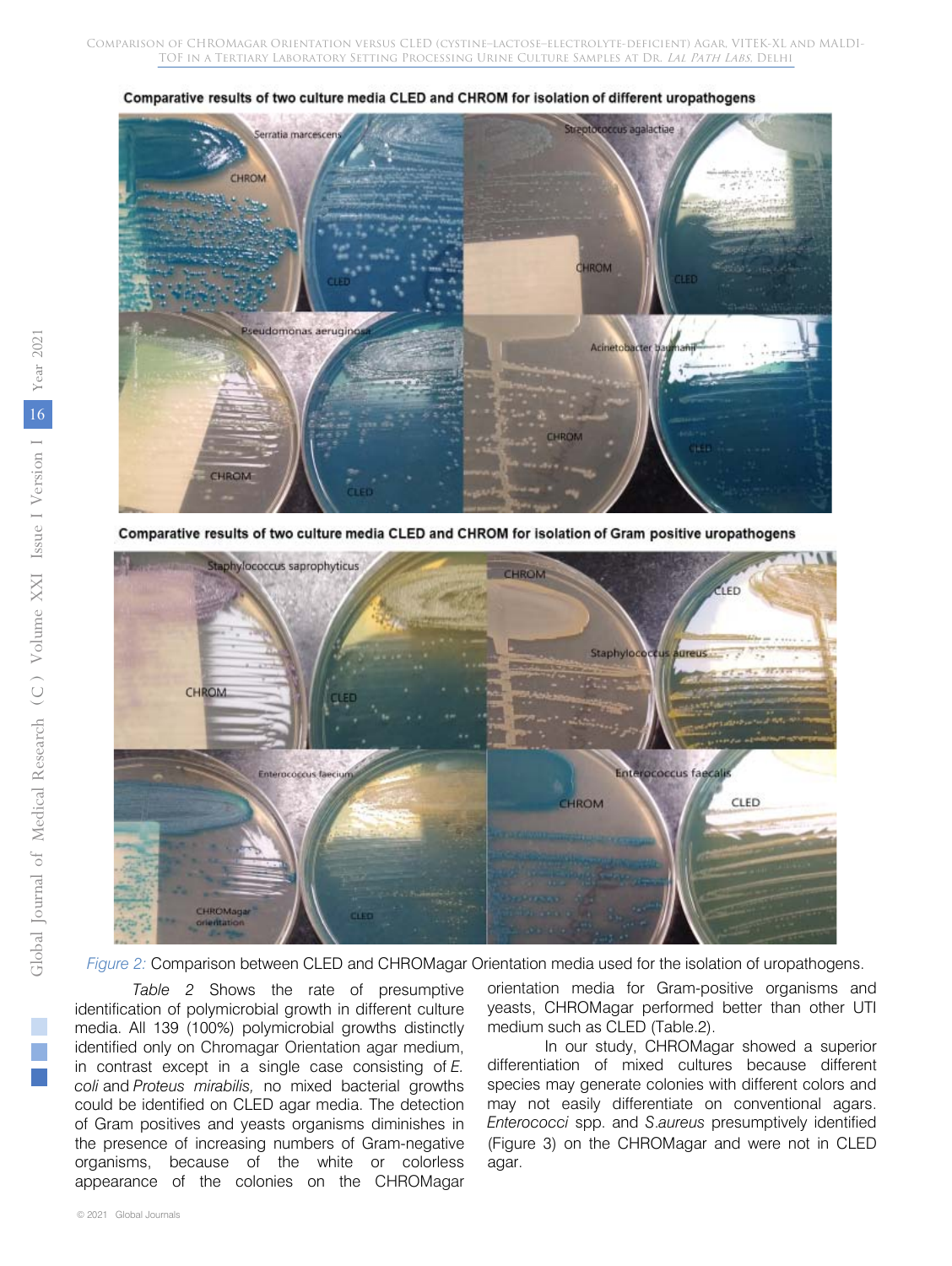*Table 2:* Comparison of Rate of Isolation of polymicrobial Uropathogens on CHROMagar Orientation and CLED culture media

| Uropathogens $N=96(16.4%)$                    | CHROMagar orientation N=96<br>(100%) | CLED agar $N = 74$<br>(77%) |  |
|-----------------------------------------------|--------------------------------------|-----------------------------|--|
| E. coli and K. pneumoniae (23)                | 23(100%)                             | 22(95.7%)                   |  |
| E coli and Enterococcus spp. (29)             | 29 (100%)                            | 17 (58.6%)                  |  |
| K. pneumoniae and Pseudomonas aeruginosa (12) | 12 (100%)                            | 11 (91.6%)                  |  |
| E.coli and Pseudomonas aeruginosa (19)        | 19 (100%)                            | 18 (94.7%)                  |  |
| Proteus mirabilis and E. faecalis (3)         | 3(100%)                              | 0(0)                        |  |
| Proteus mirabilis and E.coli (6)              | $6(100\%)$                           | $6(100\%)$                  |  |
| Staphylococcus aureus and E. coli (4)         | 4 (100%)                             | 0(0)                        |  |

Comparison of polymicrobial Uropathogens on CHROMagar orientation and CLED media



*Figure 3:* Comparison between CLED and CHROMagar Orientation media used for the isolation of polymicrobial uropathogens

In this study, we evaluated CHROMagar Orientation from The CHROMagar Company [Paris, France] for routine diagnosis of bacteriuria at our laboratory concerning isolation frequency and presumptive identification of urine isolates. CLED (cysteine-, lactose-, and electrolyte-deficient) agar, were used as the reference media. We also compared the interval of 6hrs incubation to 48hrs of incubation; to our knowledge, this has not done previously. The media evaluation were listed in (Table 3).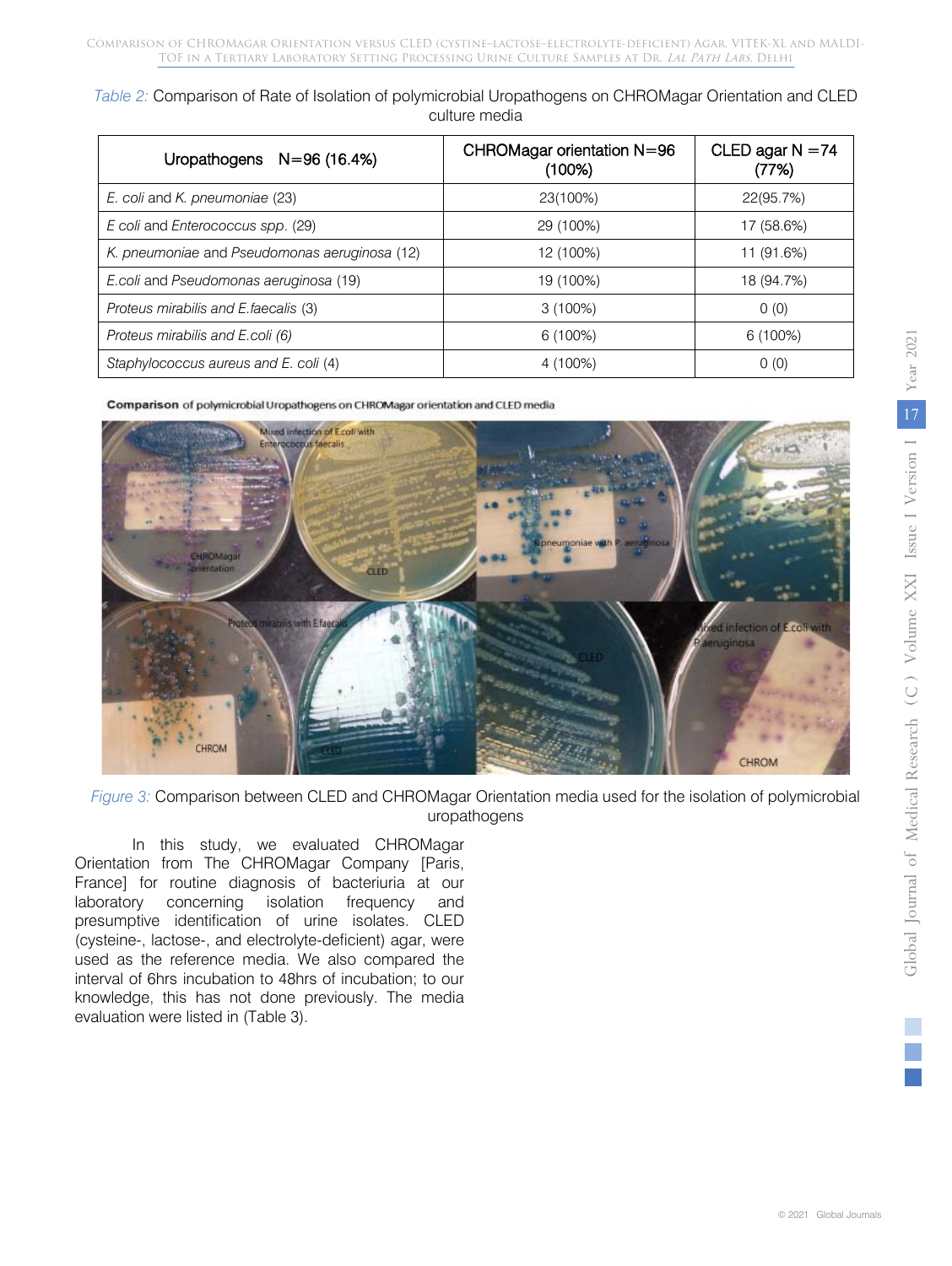| Incubation period                         | $0-6$ hrs           |                          | 7-12 hrs          |                          | 13-18 hrs     |                          | 19-24 hrs         |                          |
|-------------------------------------------|---------------------|--------------------------|-------------------|--------------------------|---------------|--------------------------|-------------------|--------------------------|
| <b>Bacterial isolates</b>                 | <b>CLED</b>         | CHROMagar<br>orientation | <b>CLED</b>       | CHROMagar<br>Orientation | <b>CLED</b>   | CHROMagar<br>Orientation | <b>CLED</b>       | CHROMagar<br>Orientation |
| E. coli ( $n = 145$ )                     | <b>No</b><br>growth | No growth                | $10^2$ cfu/ml     | $104$ cfu/ml             | $10^5$ cfu/ml | $> = 105$ cfu/ml         | $> = 10^6$ cfu/ml | $> = 10^6$ cfu/ml        |
| K.pneumoniae<br>$(n=85)$                  | <b>No</b><br>growth | No growth                | $102$ cfu/ml      | $10^3$ cfu/ml            | $10^5$ cfu/ml | $> = 105$ cfu/ml         | $> = 10^6$ cfu/ml | $> = 10^6$ cfu/ml        |
| $P_{1}$<br>$mirabilis(n=13)$              | <b>No</b><br>growth | No growth                | $10^2$ cfu/ml     | 10 <sup>3</sup> cfu/ml   | $10^5$ cfu/ml | $> = 105$ cfu/ml         | $> = 10^6$ cfu/ml | $> = 10^6$ cfu/ml        |
| $P. aeruginosa(n=$<br>54)                 | <b>No</b><br>growth | No growth                | $10^2$ cfu/ml     | $10^3$ cfu/ml            | $10^5$ cfu/ml | $> = 105$ cfu/ml         | $> = 10^5$ cfu/ml | $> = 10^5$ cfu/ml        |
| Enterococcus<br>spp. $(n=73)$             | <b>No</b><br>growth | No growth                | $101$ cfu/ml      | $104$ cfu/ml             | $104$ cfu/ml  | $> = 105$ cfu/ml         | $> = 104$ cfu/ml  | $> = 10^5$ cfu/ml        |
| Acinetobacter<br>baumanii (n=21)          | <b>No</b><br>growth | No growth                | $102$ cfu/ml      | $10^3$ cfu/ml            | $104$ cfu/ml  | $> = 104$ cfu/ml         | $> = 105$ cfu/ml  | $> = 105$ cfu/ml         |
| Enterobacter<br>$spp.(n=9)$               | <b>No</b><br>growth | No growth                | $10^2$ cfu/ml     | $10^3$ cfu/ml            | $10^3$ cfu/ml | $> = 104$ cfu/ml         | $10^5$ cfu/ml     | $> = 105$ cfu/ml         |
| <b>Streptococcus</b><br>$aqalactic (n=6)$ | <b>No</b><br>growth | No growth                | $101$ cfu/ml      | $102$ cfu/ml             | $10^3$ cfu/ml | $> = 104$ cfu/ml         | $10^5$ cfu/ml     | $> = 105$ cfu/ml         |
| S.saprophyticus<br>$(n=11)$               | <b>No</b><br>growth | No growth                | $10^1$ cfu/ml     | $102$ cfu/ml             | $10^3$ cfu/ml | $> = 104$ cfu/ml         | $104$ cfu/ml      | $> = 104$ cfu/m          |
| S. $aureus(n=16)$                         | <b>No</b><br>growth | No growth                | $101$ cfu/ml      | $102$ cfu/ml             | $10^3$ cfu/ml | $> = 104$ cfu/ml         | $104$ cfu/ml      | $> = 104$ cfu/ml         |
| Candida<br>spp.<br>$(n=13)$               | <b>No</b><br>growth | No growth                | $10^{1/2}$ cfu/ml | $102$ cfu/ml             | $101$ cfu/ml  | $10^3$ cfu/ml            | $102$ cfu/ml      | $> = 103$ cfu/ml         |

*Table 3:* Comparison of culture media for the Rate of presumptive isolation as Primary culture plate of Uropathogens

According to the technical data, when the total number of isolates recovered from both of the media was compared to the number of isolates growing on the individual media types after an interval of6-48 hours incubation period. The percentage for CHROMagar Orientation media shows approximately 20% high in colony count in 13-18 hours incubation that was evident in the present study. Although incubation longer than overnight (up to 24-48 hours) does not significantly increase the yield of common, urine isolates on CHROMagar orientation or traditional media CLED. In this study, we found that most common gram- negative isolates such as *E.coli, K.pneumoniae, Proteus mirabilis, Pseudomonas aeruginosa* and *Acinetobacter spp.* in 0-6 hrs incubation period no growth were seen in both media (Table 3, Figure 4). However, 7-18 hrs incubation period showed that CHROMagar Orientation performing better growth than CLED whereas after 18hrs incubation, there growth pattern were similar in both media. CHROMagar Orientation, performed better growth of Gram-positive isolates in a short incubation period and easily identified after 18 hrs incubation (Table 3). Similarly, CHROMagar Orientation given the best result for isolation of yeast species in 18-24hrs incubation period (Table-3).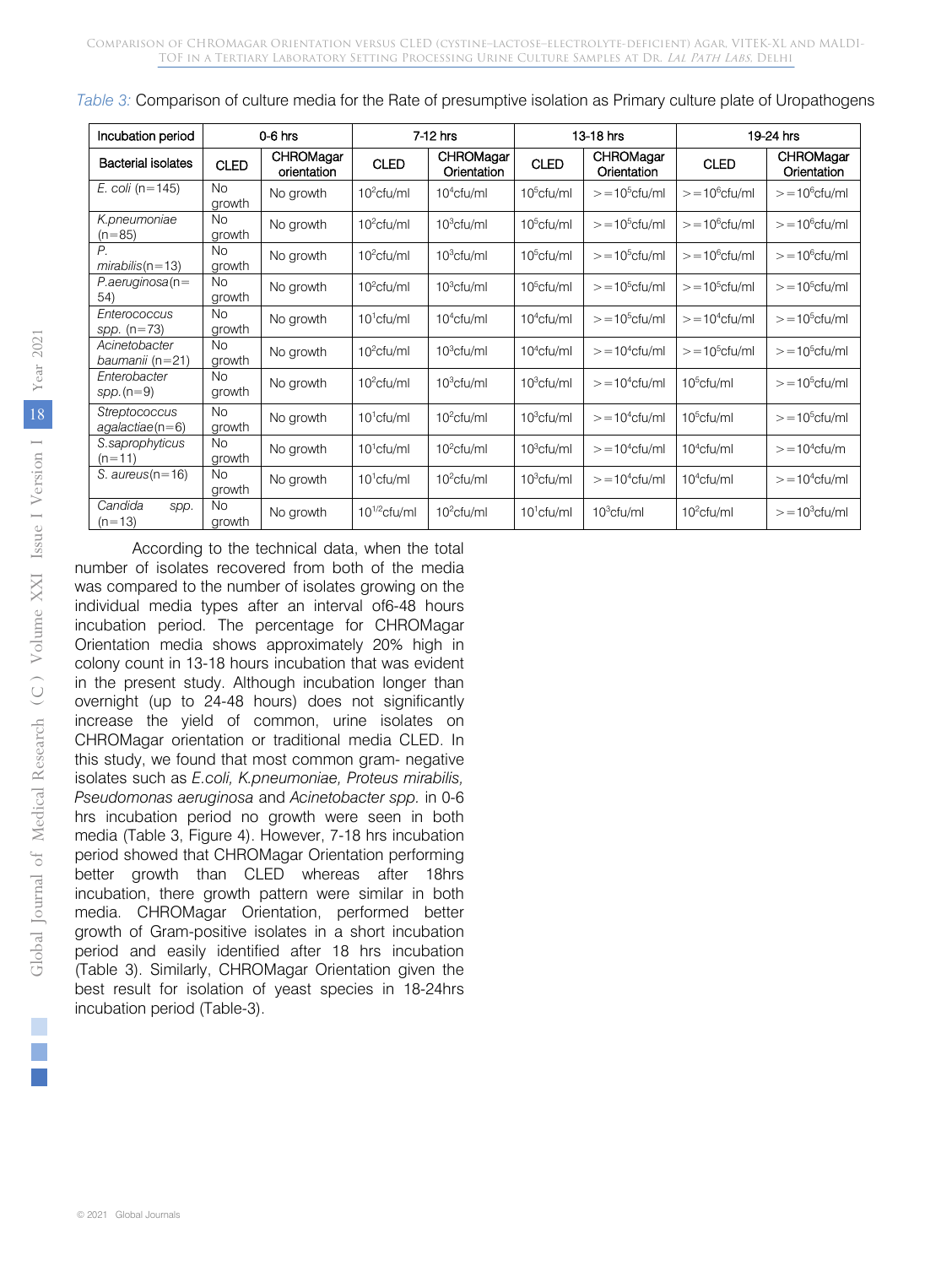Comparison of different incubation period of Uropathogens which grown on CHROMagar orientation and CLED media





### IV. Discussion

Every clinical microbiology laboratory's daily workload of urine cultures account for a diagnosis of urinary tract infection because only 20 to 30% of urine samples result in significant growth[1,3]. Therefore, any new medium or method with the ability to streamline urine culture processing in a meaningful way, such as reducing technologist workload, improving result turnaround times (TATs), or reducing laboratory costs, would be welcomed and has the potential to have considerable laboratory impact. Our study confirmed the superiority of CHROMagar orientation over CLED agar in detecting mixed cultures, Gram-positive organisms, and yeasts; these results corroborate earlier studies [2-6].

Traditionally conventional media like Blood agar (BA) the majority of urine isolates as an enriched medium but its performance in the identification of bacteria is very deficient. Similarly, differentiation of lactose fermenter and non-fermenter is possible on MAC and CLED agar. Moreover, none of these media singly or in combination can support the growth and identification of possible urine isolates [1,7]. As a result, further species identification necessitates subculture or divergent tests with longer reporting time and cost. The present findings were in concordance with the findings of (Aspevall *et al.,* 2002) observed that the CHROMagar Orientation media tested in this study was better than CLED agar. A similar observation was also reported by (Fallon et al., 2003) using BBL CHROMagar, UTI medium, or CPS ID2 chromogenic agar, as a replacement for Cystine Lactose Electrolyte Deficient agar (CLED) would improve the detection rate of contaminated urine samples. *"A cost comparison of the agars suggests that as the use of chromogenic agar in laboratories increases, the purchase cost is decreasing"* (Fallon et al., 2003)[6].

In the present study, the time interval between plating and final organism identification was decreased on CHROMagar orientation and it was seen that were evident within 18-hours versus CLED using the entire required standard microbiological tests; it was an average of 38 hours. Using CHROMagar orientation, clinically significant cultures required less hands-on time. Similarly in a study by Bajoria et al., concluded that conventional media requires 24-48 hours to give positive results [3]. Articles reported the effect of incubation time on results of urine culture on traditional media [2]. All agree that common urine isolates detected after overnight incubation and that a longer incubation time is required for the detection of yeasts.

Hence, it concluded that the cost comparison of the agars suggests that the use of CHROMagar orientation in laboratories increases, the purchase cost is decreasing due to the needs for repeat samples, and avoided antimicrobial therapy because of improved mixture detection [1,2]. In a few studies comparing CHROMagar Orientation media with traditional ones, its advantages including a 20% reduction in time for identification, reduction in workload [5, 6, 8]. When using traditional media requires a great deal of experience for presumptive identification of isolates, whereas CHROMagar media, is easier, requiring less training and interpreted by personnel with less